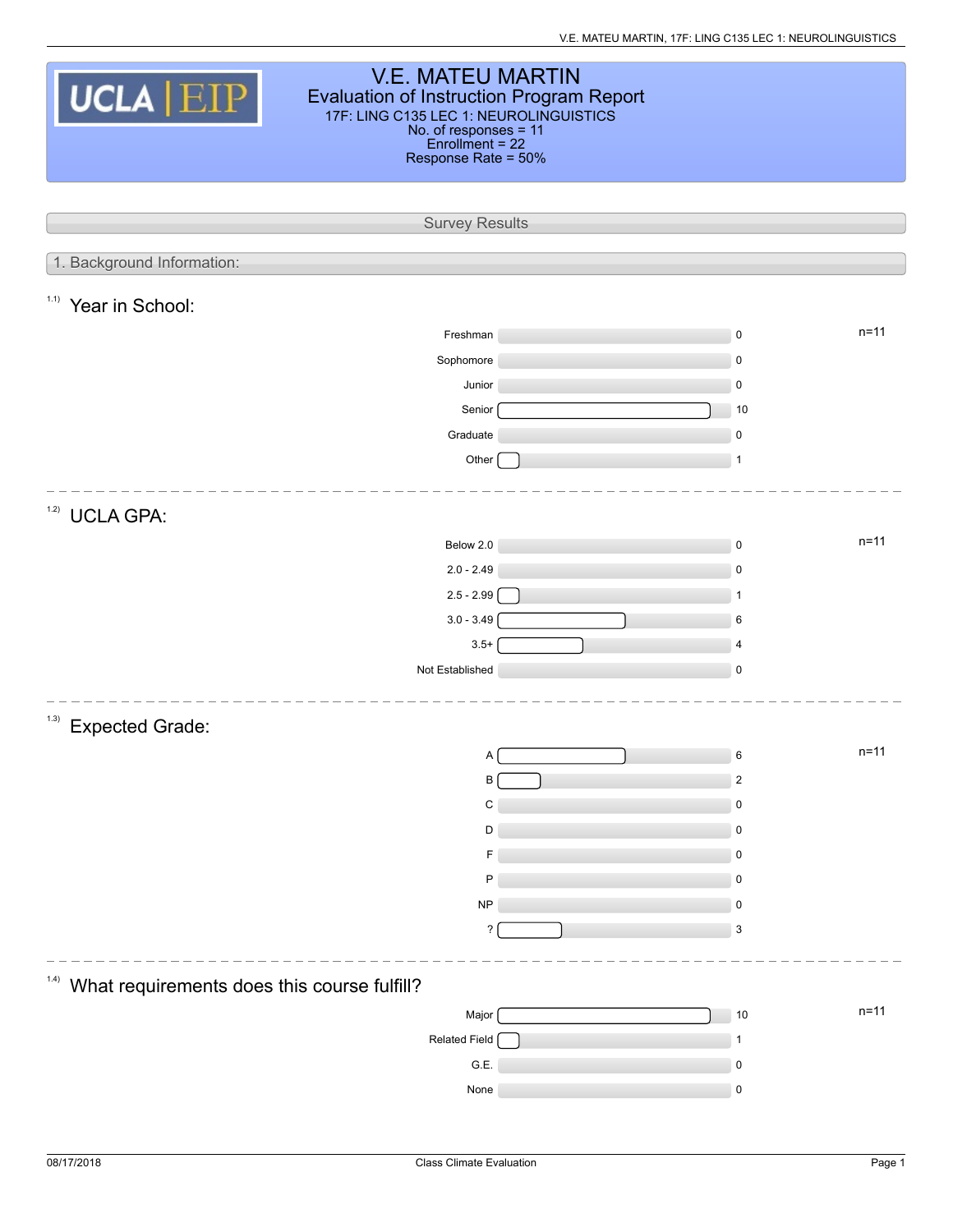| 2. To What Extent Do You Feel That:                                                           |                                                                                                                                                                                                                                                                                                                                                                                                                        |                                                     |                                  |                                                                                           |                                                   |
|-----------------------------------------------------------------------------------------------|------------------------------------------------------------------------------------------------------------------------------------------------------------------------------------------------------------------------------------------------------------------------------------------------------------------------------------------------------------------------------------------------------------------------|-----------------------------------------------------|----------------------------------|-------------------------------------------------------------------------------------------|---------------------------------------------------|
| 2.1)<br>Instructor Concern - The instructor<br>was concerned about student<br>learning.       | Very Low or $\begin{array}{ c c c c c }\n\hline\n&\text{Never}&\text{O}&0&0&0&1 \\ \hline\n&1&2&3&4&5&6\n\end{array}$                                                                                                                                                                                                                                                                                                  |                                                     |                                  | 9 Very High or<br><b>LY</b> Always                                                        | n=11<br>$av = 8.64$<br>$md=9$<br>$dev = 0.92$     |
| 2.2)<br>Organization - Class presentations<br>were well prepared and organized.               | Very Low or $\begin{array}{ c c c c c }\n\hline\n&\text{Never} & 0 & 0 & 0 & 0 & 1 \\ \hline\n& 1 & 2 & 3 & 4 & 5 & 6\n\end{array}$                                                                                                                                                                                                                                                                                    |                                                     | $\vdash$                         | 7 Very High or<br>⊣ Always                                                                | $n = 11$<br>$av = 8.36$<br>$md=9$<br>$dev = 1.03$ |
| 2.3)<br>Interaction – Students felt welcome in<br>seeking help in or outside of the<br>class. |                                                                                                                                                                                                                                                                                                                                                                                                                        |                                                     |                                  |                                                                                           | $n = 11$<br>$av = 8.55$<br>$md=9$<br>$dev = 0.93$ |
| 2.4)<br><b>Communication Skills - The</b><br>instructor had good communication<br>skills.     | Very Low or $\begin{array}{ c c c c c }\n\hline\n0 & 0 & 0 & 0 & 0 & 2 & 2 \\ \hline\n\text{Never} & & & & & & & & & & \\ \hline\n1 & 2 & 3 & 4 & 5 & 6 & 7 & 2 \\ \hline\n\end{array}$                                                                                                                                                                                                                                |                                                     |                                  | 6 Very High or<br>$\overline{1}$ Always                                                   | $n = 11$<br>$av = 8$<br>$md=9$<br>$dev = 1.26$    |
| <sup>2.5)</sup> Value - You have learned something<br>you consider valuable.                  | Very Low or $\begin{array}{ c c c c c }\n\hline\n\text{Never} & \begin{array}{ c c c c }\n\hline\n\text{Never} & \begin{array}{ c c c }\n\hline\n\text{NLO} & \text{NLO} & \text{NLO} & \text{NLO} \\ \hline\n\end{array} & \text{NLO} & \text{NLO} & \text{NLO} & \text{NLO} & \text{NLO} & \text{NLO} \\ \hline\n\end{array} & \text{NLO} & \text{NLO} & \text{NLO} & \text{NLO} & \text{NLO} & \text{NLO} & \text{$ |                                                     |                                  | $\begin{array}{ c c c c }\n \hline\n 1 & 2 & 6 & \n\hline\n 1 & 1 & \n\end{array}$ Always | n=11<br>$av = 8.27$<br>$md=9$<br>$dev = 0.9$      |
| 2.6)<br>Overall – Your overall rating of the<br>instructor.                                   | Very Low or 0<br>Never                                                                                                                                                                                                                                                                                                                                                                                                 | $\begin{array}{c cccc}\n0 & 0 & 0 & 1\n\end{array}$ | $\frac{3}{\sqrt{1-\frac{3}{2}}}$ | 5 Very High or<br>Always                                                                  | $n = 11$<br>$av = 7.91$<br>$md=8$<br>$dev = 1.3$  |
| <sup>2.7)</sup> Overall - Your overall rating of the<br>course.                               | Very Low or $\begin{array}{ c c c c c }\n\hline\n&\text{Never} & 0 & 0 & 0 & 0 & 0 & 4 \\ \hline\n& 1 & 2 & 3 & 4 & 5 & 6 & 7\n\end{array}$                                                                                                                                                                                                                                                                            |                                                     |                                  | Very High or<br>Always                                                                    | $n = 11$<br>$av = 8$<br>$md=8$<br>$dev = 0.89$    |
| 3. Your View of Course Characteristics:                                                       |                                                                                                                                                                                                                                                                                                                                                                                                                        |                                                     |                                  |                                                                                           |                                                   |
| 3.1) Subject interest before course                                                           | Low                                                                                                                                                                                                                                                                                                                                                                                                                    |                                                     |                                  | High                                                                                      | n=11<br>$av = 2.64$<br>$md=3$<br>$dev = 0.5$      |
| 3.2)<br>Subject interest after course                                                         | Low                                                                                                                                                                                                                                                                                                                                                                                                                    |                                                     |                                  | High                                                                                      | n=11<br>$av = 2.73$<br>$md=3$<br>$dev = 0.47$     |
| Mastery of course material                                                                    | Low                                                                                                                                                                                                                                                                                                                                                                                                                    |                                                     |                                  | High                                                                                      | n=11<br>av.=2.36<br>$md=2$<br>$dev = 0.5$         |
| 3.4)<br>Difficulty (relative to other courses)                                                | Low                                                                                                                                                                                                                                                                                                                                                                                                                    |                                                     |                                  | High                                                                                      | $n = 11$<br>av.=2.18<br>$md=2$<br>$dev = 0.4$     |
| Workload/pace was                                                                             | Too Slow                                                                                                                                                                                                                                                                                                                                                                                                               |                                                     |                                  | Too Much                                                                                  | n=11<br>$av = 2.09$<br>$md=2$<br>dev.=0.3         |
| Texts, required readings                                                                      | Poor                                                                                                                                                                                                                                                                                                                                                                                                                   |                                                     |                                  | Excellent                                                                                 | n=11<br>av.=2.27<br>$md=2$<br>dev.=0.47           |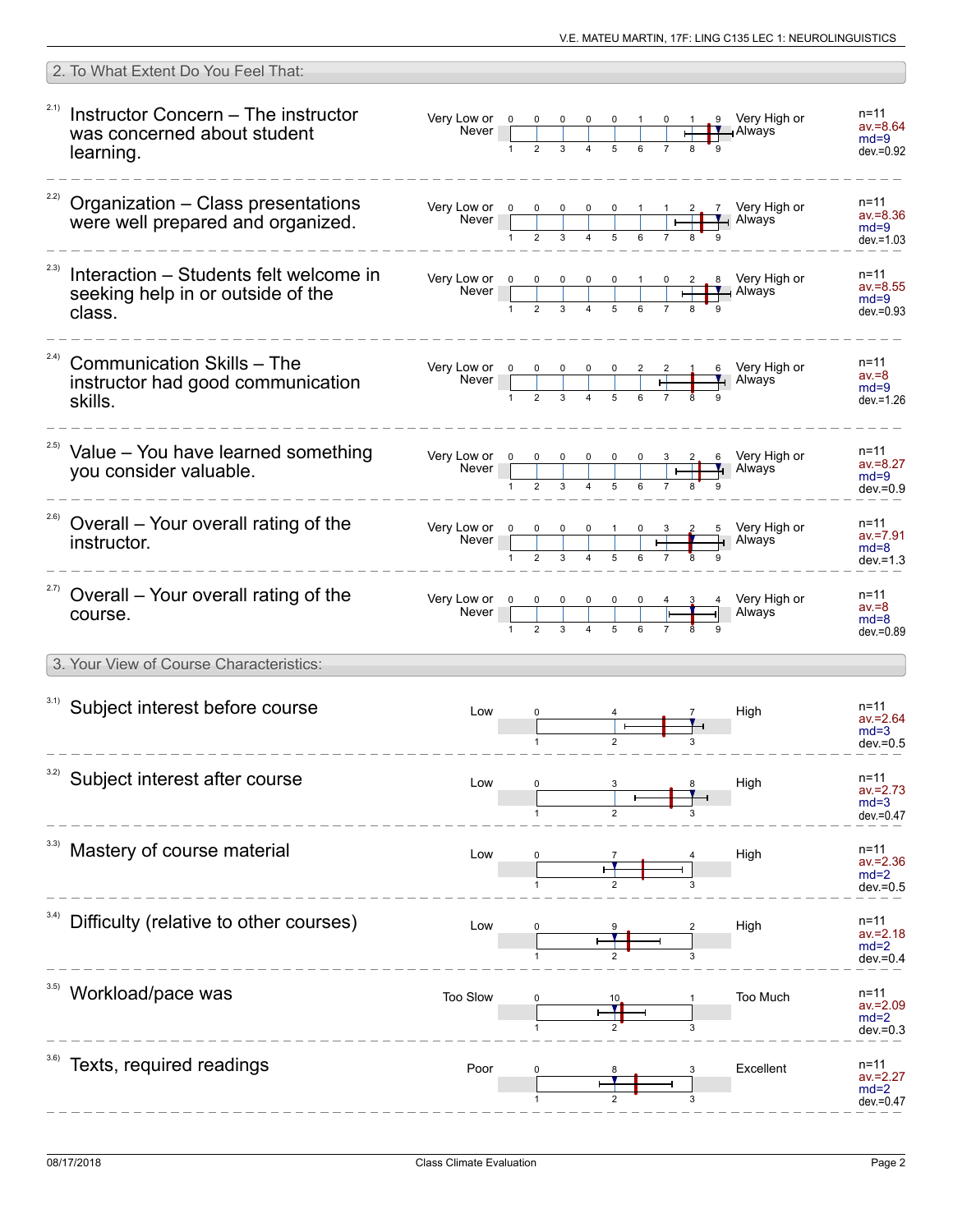| 3.7)<br>Homework assignments           | Poor | $\Omega$<br>$\mathcal{P}$ | 3 | Excellent | $n = 11$<br>$av = 2.18$<br>$md=2$<br>$dev = 0.4$  |
|----------------------------------------|------|---------------------------|---|-----------|---------------------------------------------------|
| 3.8)<br>Graded materials, examinations | Poor | $\sim$                    |   | Excellent | $n = 11$<br>$av = 2.09$<br>$md=2$<br>$dev = 0.54$ |
| 3.9)<br>Lecture presentations          | Poor | $\mathfrak{p}$            | 3 | Excellent | $n = 11$<br>$av = 2.18$<br>$md=2$<br>$dev = 0.75$ |
| 3.10<br><b>Class discussions</b>       | Poor | $\mathcal{P}$             | 3 | Excellent | $n = 11$<br>$av = 2.18$<br>$md=2$<br>$dev = 0.6$  |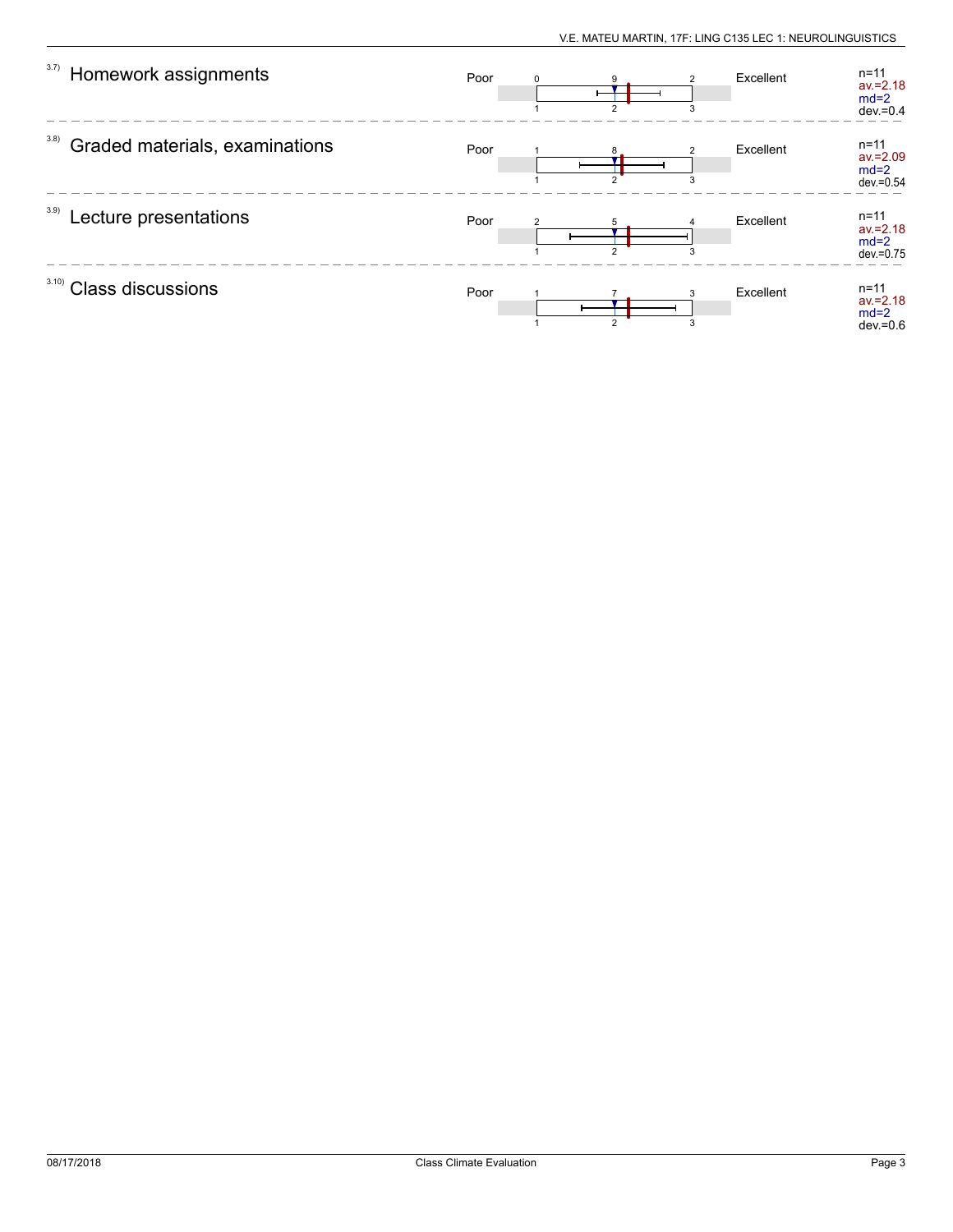# Profile

Subunit: LING

### Name of the instructor: V.E. MATEU MARTIN

Name of the course: (Name of the survey) 17F: LING C135 LEC 1: NEUROLINGUISTICS

Values used in the profile line: Mean

#### 2. To What Extent Do You Feel That:

- 2.1) Instructor Concern The instructor was concerned about student learning.
- 2.2) Organization Class presentations were well prepared and organized.
- 2.3) Interaction Students felt welcome in seeking help in or outside of the class.
- 2.4) Communication Skills The instructor had good communication skills.
- 2.5) Value You have learned something you consider valuable.
- $2.6$ ) Overall Your overall rating of the instructor.
- $2.7$ ) Overall Your overall rating of the course.

| Very Low or<br>Never | Very High or<br>Always | $n = 11$ | $av = 8.64$ |
|----------------------|------------------------|----------|-------------|
| Very Low or<br>Never | Very High or<br>Always | $n = 11$ | $av = 8.36$ |
| Very Low or<br>Never | Very High or<br>Always | $n = 11$ | $av = 8.55$ |
| Very Low or<br>Never | Very High or<br>Always | $n = 11$ | $av = 8.00$ |
| Very Low or<br>Never | Very High or<br>Always | $n = 11$ | $av = 8.27$ |
| Very Low or<br>Never | Very High or<br>Always | $n = 11$ | $av = 7.91$ |
| Very Low or<br>Never | Very High or<br>Always | $n = 11$ | $av = 8.00$ |

#### 3. Your View of Course Characteristics:

| 3.1) | Subject interest before course         | Low      |  | High      | $n = 11$ | $av = 2.64$ |
|------|----------------------------------------|----------|--|-----------|----------|-------------|
| 3.2) | Subject interest after course          | Low      |  | High      | $n = 11$ | $av = 2.73$ |
| 3.3) | Mastery of course material             | Low      |  | High      | $n = 11$ | $av = 2.36$ |
| 3.4) | Difficulty (relative to other courses) | Low      |  | High      | $n = 11$ | $av = 2.18$ |
| 3.5) | Workload/pace was                      | Too Slow |  | Too Much  | $n = 11$ | $av = 2.09$ |
| 3.6) | Texts, required readings               | Poor     |  | Excellent | $n = 11$ | $av = 2.27$ |
| 3.7) | Homework assignments                   | Poor     |  | Excellent | $n = 11$ | $av = 2.18$ |
| 3.8) | Graded materials, examinations         | Poor     |  | Excellent | $n = 11$ | $av = 2.09$ |
| 3.9) | Lecture presentations                  | Poor     |  | Excellent | $n = 11$ | $av = 2.18$ |
|      | 3.10) Class discussions                | Poor     |  | Excellent | $n = 11$ | $av = 2.18$ |